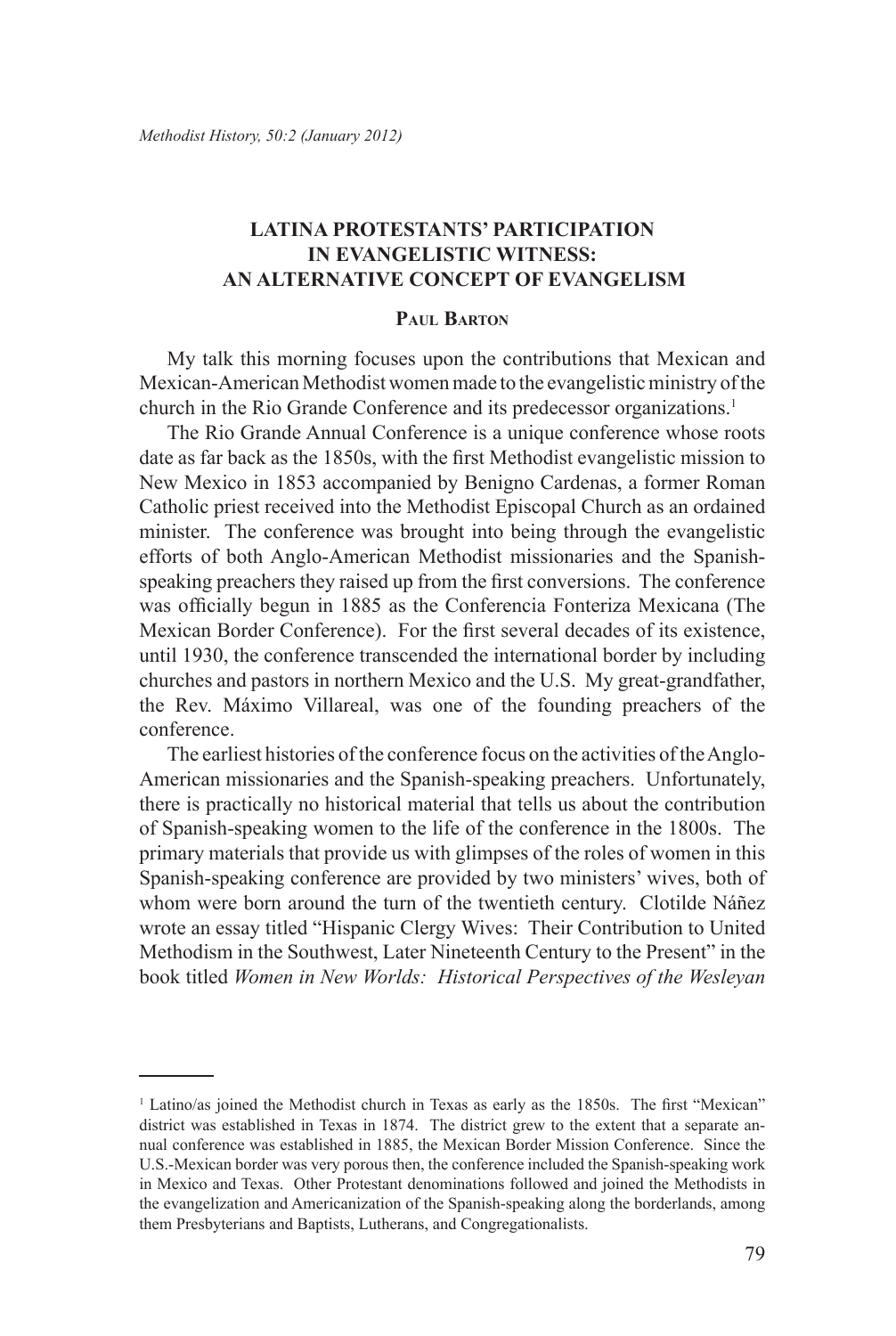Tradition, published in 1981.<sup>2</sup> Minerva Garza also wrote an essay in 1996 on the contribution of Spanish-speaking women to the conference, titled "The Influence of Methodism on Hispanic Women through Women's Societies."<sup>3</sup>

With assistance from these two essays plus additional research I have conducted, I will explore the ways that Hispanic Methodist women engaged in evangelism and consider how their manner of evangelism was unique from that of their male counterparts. I will show that the Mexican and Mexican-American value of hospitality provided an organic means of sharing their Protestant faith with others. Before diving straight into the women's evangelistic ministries, though, we need to consider first the issue of evangelism.

Evangelism in the Protestant tradition has often been conceived in terms of the spoken word. Since the chief place for the spoken word in the Protestant church has been the pulpit, and the proclamation of the Gospel in the church became the domain of men throughout most of the church's history, men have often been perceived as the primary evangelists of the church. For example, in the minutes of the 1924 Mexican Annual Conference, the report of the Evangelism Commission states:

That in all the activities of the church and of the pastor, be it in his pastoral visits or in his continual contact with persons with whom he has dealings in daily life, or preaching the Word of God, never lose the view that the object of our church is to preach the Gospel that is capable of saving those that go without God and without hope."<sup>4</sup>

Notice that preaching the Gospel by the male pastors is conceived as the primary means of evangelism by this evangelism commission. Thus, women's contributions to the evangelistic witness have been neglected because of the concept of evangelism as the preached word. Indeed, even the academic research and teaching on evangelism is predominated by men. For example, of the thirteen professors of evangelism in eleven United Methodist seminaries, only two of them are women. Clearly, a broader conception of evangelism is necessary to take into account the evangelistic ministry of women.

In addition to the preached word, the written word also became the hallmark of Protestantism since the beginning of the Reformation. Beginning with Luther's emphasis on the written Word of God as the primary authority of religious truth and continuing with Wesley's evangelistic witness, the written word has also served as a key means of communicating the Gospel. Luther's

<sup>2</sup> Clotilde Náñez, "Hispanic Clergy Wives: Their Contribution to United Methodism in the Southwest, Later Nineteenth Century to the Present," *Women in New Worlds: Historical Perspectives on the Wesleyan Tradition* edited by Hilah E. Thomas and Rosemary Skinner Keller, (Nashville: Abingdon, 1981), 161-177.

<sup>&</sup>lt;sup>3</sup> Minerva Garza, "The Influence of Methodism on Hispanic Women through Women's Societies," *Methodist History* 34.2 (1996): 78-89.

<sup>4</sup> "Actas del Septimo Periodo de Sesiones de la Conferencia Anual Mexicana de la Iglesia Metodista Episcopal del Sur. Celebrada en la Ciudadd de Chihua, Mexico. Los días 29 de Octubre al 5 de Noviembre de 1924," Imprenta Palmore, 46.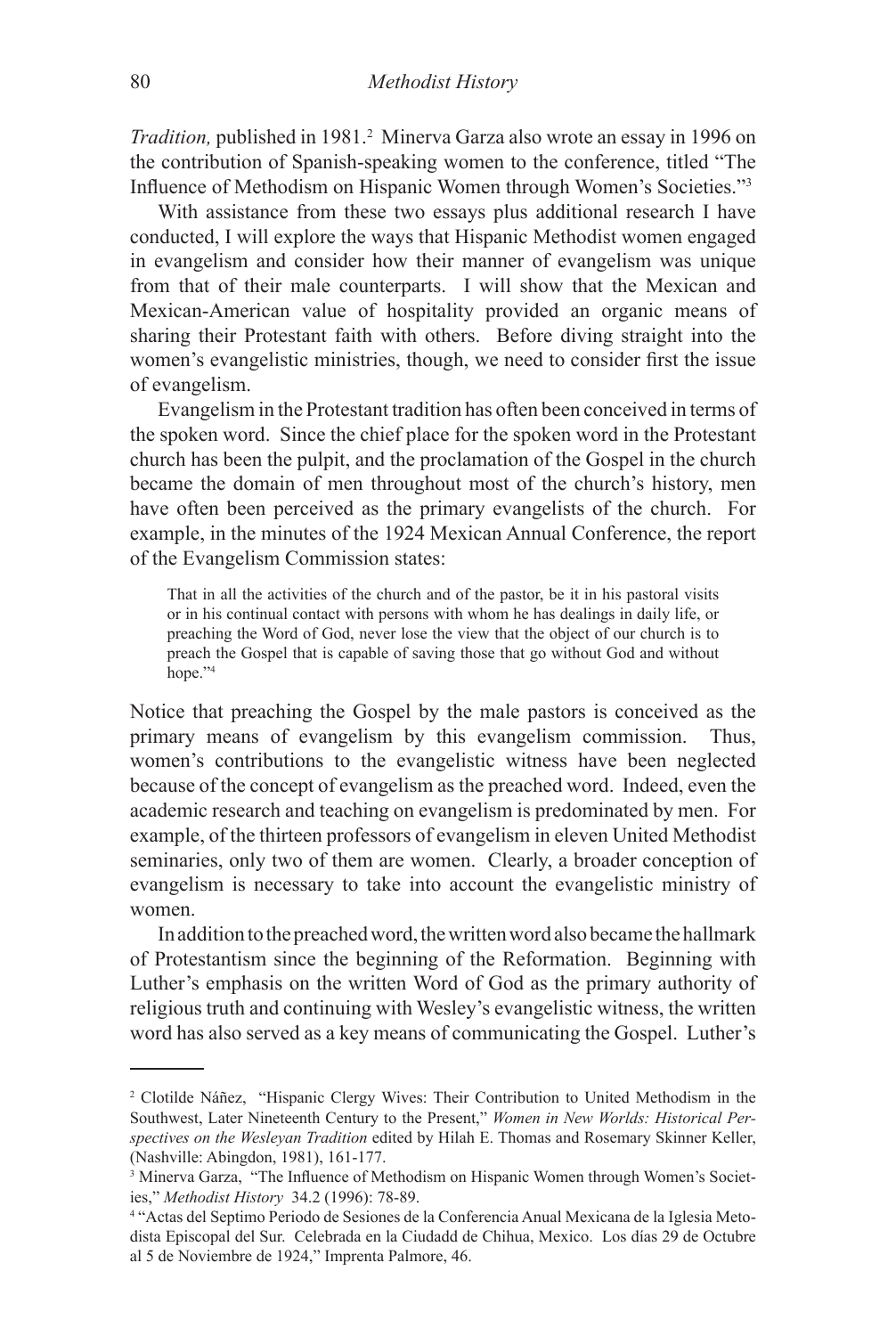German translation of the New Testament in 1522 and later the entire Bible into German in 1534 made the written word of the Bible available to the masses. In England, a few decades after its publication in 1611, the King James Bible became the most popular English translation of the Bible.

The emphasis on the written word continued with the Protestant evangelization of the Spanish-speaking in the U.S. Southwest and Mexico in the nineteenth and twentieth centuries. Protestant missionaries were eager to mold their male neophytes into effective preachers. One of those persons, the Rev. Máximo Villareal of the Methodist Episcopal Church, South, was ordained a deacon in 1885 and retired from the active ministry in 1915. He maintained a small library for his own theological education. That library, which contains many books from the 1800s, was bequeathed to his grandson Roy Barton, who is my father. Upon his retirement, my father handed the library down to me. The Máximo Villareal Collection, which was supplemented by other books from nineteenth-century and early twentiethcentury Mexicano Methodist preachers, contains over 200 works, almost all in Spanish. Some of the books in this library pertained to preaching and rhetoric.5 Some of the books were published in Spanish by the Methodist Episcopal Church, the Methodist Episcopal Church, South, and others were published in Mexico and in Paris. His collection included books of sermons by John Wesley and Charles Spurgeon, and other books on preaching and rhetoric.6 Another part of the collection includes 38 materials written by the Rev. Juan N. de los Santos. Thirty-five of the 38 materials by J. N. de los Santos are leather-bound volumes of typewritten sermons, poems, compiled and translated cantatas, and biblical studies.7

Protestants had begun distributing Bibles and religious literature as a means of evangelization since the founding of the American Bible Society in 1816 and the American Tract Society in 1825. Methodists were very active in the distribution of religious literature; circuit riders traversed the frontier

<sup>5</sup> Among the books on preaching are: *Bravo y Tudela: A. Tratado de la Predicación Cristiana*  2nd ed. (Madrid: "Los pedidos a nombre del autor, 1871); *Confesión de un Pecador: Escrita por el Doctor Constantino Ponce de la Fuente en el Siglo XVI*, Reprinted by D. Luis Usoz y Río, 1863. 3rd ed. (Nashville: Casa Editorial de la Iglesia Metodista Episcopal del Sur, a Cargo de los Agentes Bigham y Smith, 1902); Antonio De Capmany, *Filosofía de la Eloquencia* (Madrid: M. DCC. LXXVII. [1877?]); D. Guillermo P. Harrison, *Sermones por el Rev. Juan Wesley: Catedrático Supernumerario que fué por algún tiempo en el Colegio Lincoln de la Universidad de Oxford*, Edición nueva y revisada, con notas introductorias, análisis y Preguntas para uso de los Estudiantes, translated by Primitivo A. Rodríguez; Mateo Simpson, *Conferencias sobre la Predicación*, translated from English by C. A. Gamboa, (México: Imprenta Metodista Episcopal, 1889); William H. Sloan, redactor, *Sermones de C. H. Spurgeon: Discursos Populares y Evangélicos. Tomo I.* Números 1-13, (México: Imprenta de "La Luz," 1897); Frey D. Pedro Maria de Torrecilla, *Biblioteca Selecta de Predicadores: Colección Escogida, Sermones Morales II* (Paris: Libreria de Rosa, Bouret, 1854), 544 pp; Pedro Maria de Torrecilla, *Biblioteca Selecta de Predicadores: Colección Escogida, Sermones Morales III* (Paris: Libreria de Rosa, Bouret, 1855).

<sup>6</sup> Máximo Villareal Collection, A collection of about 75 books and hymnals owned by Máximo Villareal, located in the personal archives of Paul Barton.

<sup>7</sup> Máximo Villareal Collection.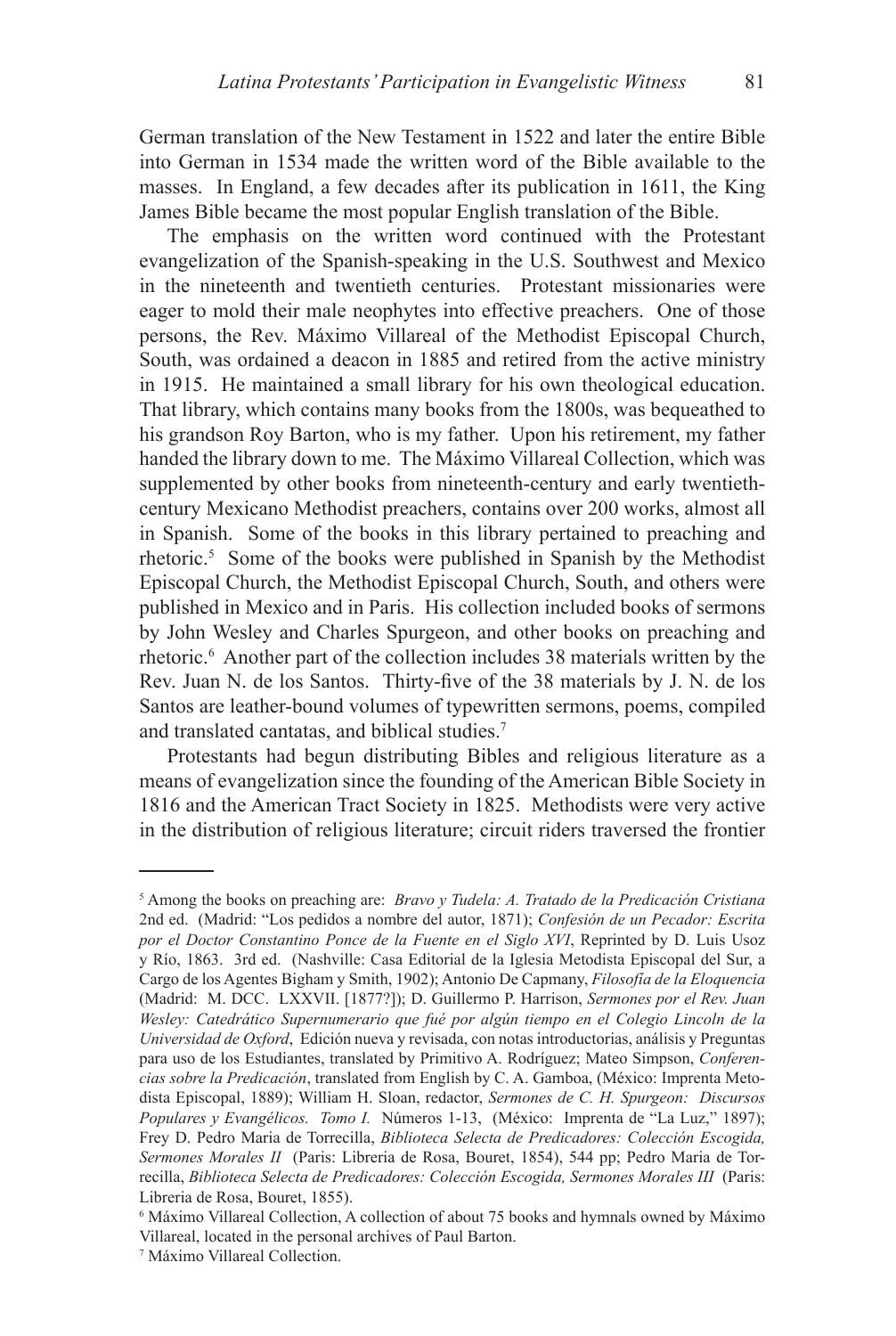with religious literature in their saddlebags. The use of religious literature as a means of evangelization continued to move westward with the expanding frontier. It was employed extensively by Protestants among the Spanishspeaking in the U.S. Southwest and in Mexico. Protestant mission societies and publishers supplied Protestant missionaries in the borderlands with evangelical literature. Missionary societies, especially the American Tract Society and the American Bible Society, published Bibles and Protestant literature (including refutations of Roman Catholicism) and employed colporteurs to distribute their materials throughout the borderlands.

While Texas was still a province of Mexico, the Rev. Sumner Bacon, a Cumberland Presbyterian minister, received the first commission as a colporteur to Texas from the American Bible Society in 1833. David Ayers, a Methodist layman, distributed many Spanish-language Testaments and Bibles when he arrived in Texas in 1834. In 1859, at the annual conference of the Rio Grande Conference of the Methodist Episcopal Church, South, the Rev. P. Thompson was appointed an agent of the American Bible Society in Texas.<sup>8</sup> He distributed Bibles and religious literature "in the valley of the Rio Grande and contiguous regions.'"9 Two key Methodist missionaries to the Spanish-speaking in Texas and northern Mexico, Rev. Alexander Sutherland, and later, Rev. Frank Onderdonk, also served as colporteurs.<sup>10</sup>

Not willing to rely solely on the national Bible and tract societies for the production and distribution of religious literature, Protestant missionaries established their own printing presses in Mexico and New Mexico. These presses produced books, evangelistic tracts, periodicals, anti-Catholic, and educational literature for their constituencies. A missionary of the Methodist Episcopal Church, South, Rev. Frank Onderdonk established a printing press, Imprenta Wesleyana, during his tenure in San Luis Potosí, Mexico (1907-1914). The Imprenta Wesleyana in San Luis Potosí published the official periodical for Methodists in Mexico and Texas called *El Evangelista Mexicana*. 11 Thomas Harwood, the missionary of the Methodist Episcopal Church among the Spanish-speaking in New Mexico, established El Abogado Press at the Albuquerque Boys' Industrial School.12 El Abogado

<sup>&</sup>lt;sup>8</sup> The Rio Grande Conference referred to in the mid-nineteenth century was the precursor to the current Southwest Texas Annual Conference, covering all of South Texas and reaching northward to Central Texas and westward to part of West Texas. The current Rio Grande Conference was organized first as the Southwest Mexican Conference in 1939, and was later renamed the Rio Grande Conference in 1948.

<sup>9</sup> Paul Barton, "In Both Worlds: A History of Hispanic Protestantism in the U.S. Southwest." Ph.D. dissertation, Southern Methodist University, 38. See also Sterling Fisher, "The Rio Grande Conference," *The Texas Methodist Historical Quarterly* 1.4 (1910): 348, 349.

<sup>10</sup> Roger Loyd, "Alexander H. Sutherland: Prophet of the Lord," (Dallas, TX, Perkins School of Theology, 1971, photocopy), chronology appendix, and Actas de la Misión Mexicana de Texas, held in San Antonio, TX, October 21-23, 1924 (Chihuahua, Mexico: Imprenta Palmore, 1924), 28.

<sup>11</sup> Barton, "In Both Worlds," 39-40. See also Alfredo Náñez, *History of the Rio Grande Conference of the United Methodist Church* (Dallas, TX: Bridwell Library, Southern Methodist University), 69.

<sup>12</sup> Náñez, *History of the Rio Grande Conference*, 24.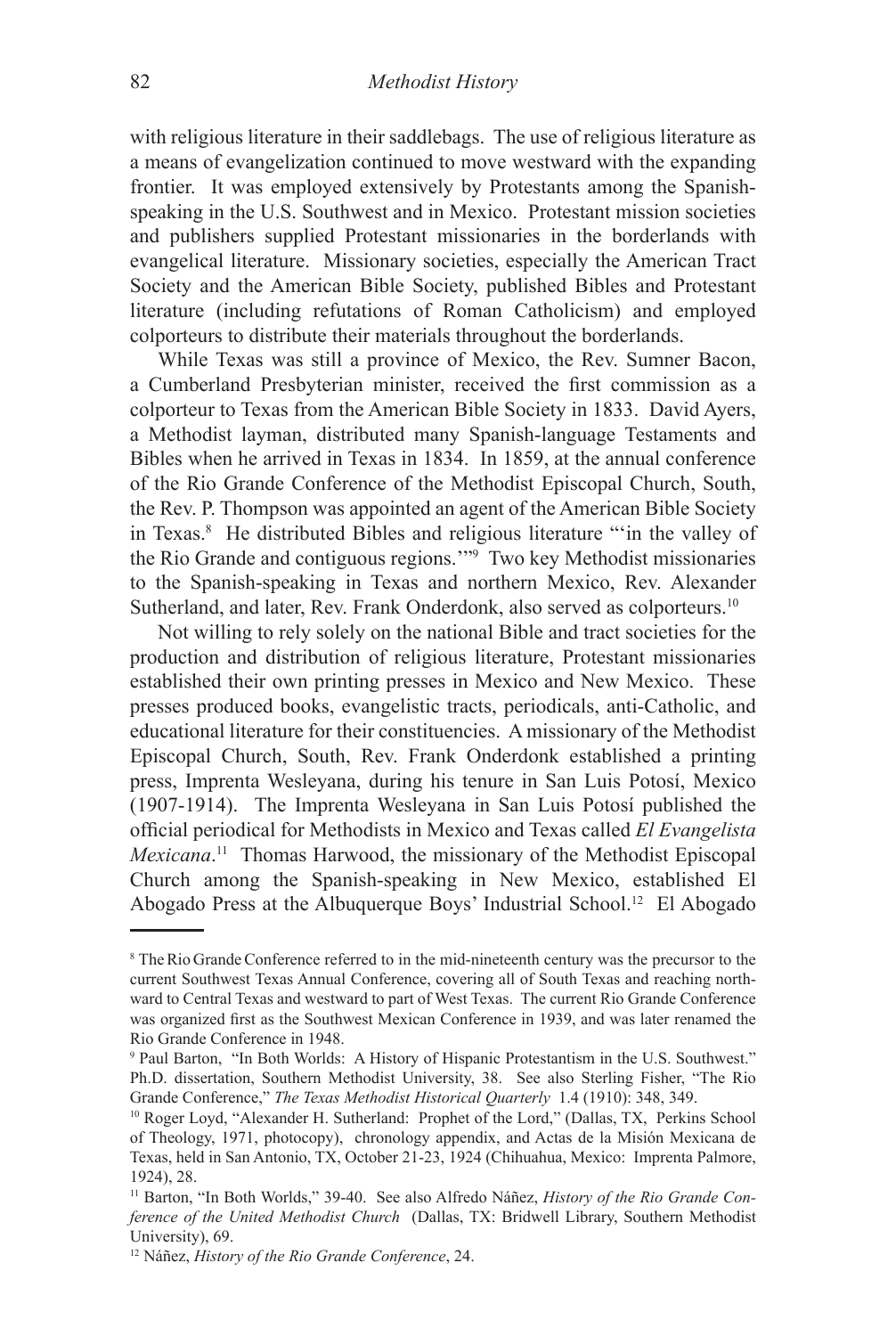[The Advocate] Press, begun in 1880, published the New Mexico Mission's official organ, *El Abogado Cristiano*. <sup>13</sup> "The first printing press established by Methodists in Mexico, Imprenta de Gante, began publishing materials in 1877. While Imprenta Gante, located in Mexico City, served the needs of central Mexico, another press, Imprenta Palmore, operating in Chihuahua, Mexico, provided books and literature for northern Mexico and the U.S. Southwest. Imprenta Palmore produced a prodigious amount of materials. The Mexican Annual Conference credited the institution with having printed and distributed 100,000 tracts in 1922.14

### **Non-Traditional Modes of Evangelism by Latina Protestants**

I am asserting that the evangelistic ministry of the Hispanic Protestant church favored men because they were normally the authorized preachers, and preaching was perceived as the chief means of evangelism. Likewise, the colporteurs were all male, as were the directors of the printing presses. However, even though Anglo-American missionaries stressed the education of Mexican and Mexican-American men for preparation for clerical ministry in the Southwest and Mexico, women at times broke through the gender barrier and became significant proclaimers of the Gospel. Even though women have traditionally not served as pastors and preachers in the "mainline" Hispanic Protestant tradition, there have been a few exceptions.

One of the most significant evangelists among Mexicano Methodists was Elodia Guerra. In a period during which women were prohibited from ordained ministry, they were occasionally recognized for their preaching gifts. Elodia Guerra served as the first full-time evangelist of the Rio Grande Conference's predecessor organization, the Texas Mexican Mission, from 1928-1933. Before then, she had served as the missionary evangelist for the Durango District, a district of the Mexican Annual Conference in 1924. In her 1929 report as the conference evangelist, she mentioned a long list of places where she had preached and led revivals, including:

San Antonio, where, assisted by brother Narro, we conducted an evangelistic campaign . . . . We carried out two evangelistic campaigns in Prospect Hill, where we had the joy of receiving twelve persons who were added to our church . . . .In East End there was held two campaigns, giving the result of eight persons joining the church. In Georgetown two campaigns were held, resulting in eight persons being received into the church. In Houston there were received 25 persons for baptism and 18 for profession of faith. In Seguin four persons, in Devine twelve [persons], in Kingsville 34 and 18 by profession of faith, in Port Arthur, four; which gives us a total of 80 persons being received [into the church] during the year in the

<sup>&</sup>lt;sup>13</sup> Barton, "In Both Worlds," 40. Harwood established the official organ of the New Mexico Mission in 1880, *El Abogado Cristiano*, published in both English and Spanish (Thomas Harwood, *History of New Mexico Spanish and English Missions*, Vol. 1, 315).

<sup>14</sup> Barton, "In Both Worlds," 40. See also: *Iglesia Metodista de México, Libro Conmemorativo de las Bodas de Diamante de la Iglesia Metodista de México: 1873-1948*, edited by Vicente Mendoza (n.p.: Imprenta Nueva Educación [Metodista], 1948), 191-192; and Actas del Quinto Período de Sesiones de la Conferencia Anual Mexicana de la Iglesia Metodista Episcopal del Sur, held in Torreon, Coahuila, Mexico, November 2-6, 1922, 29.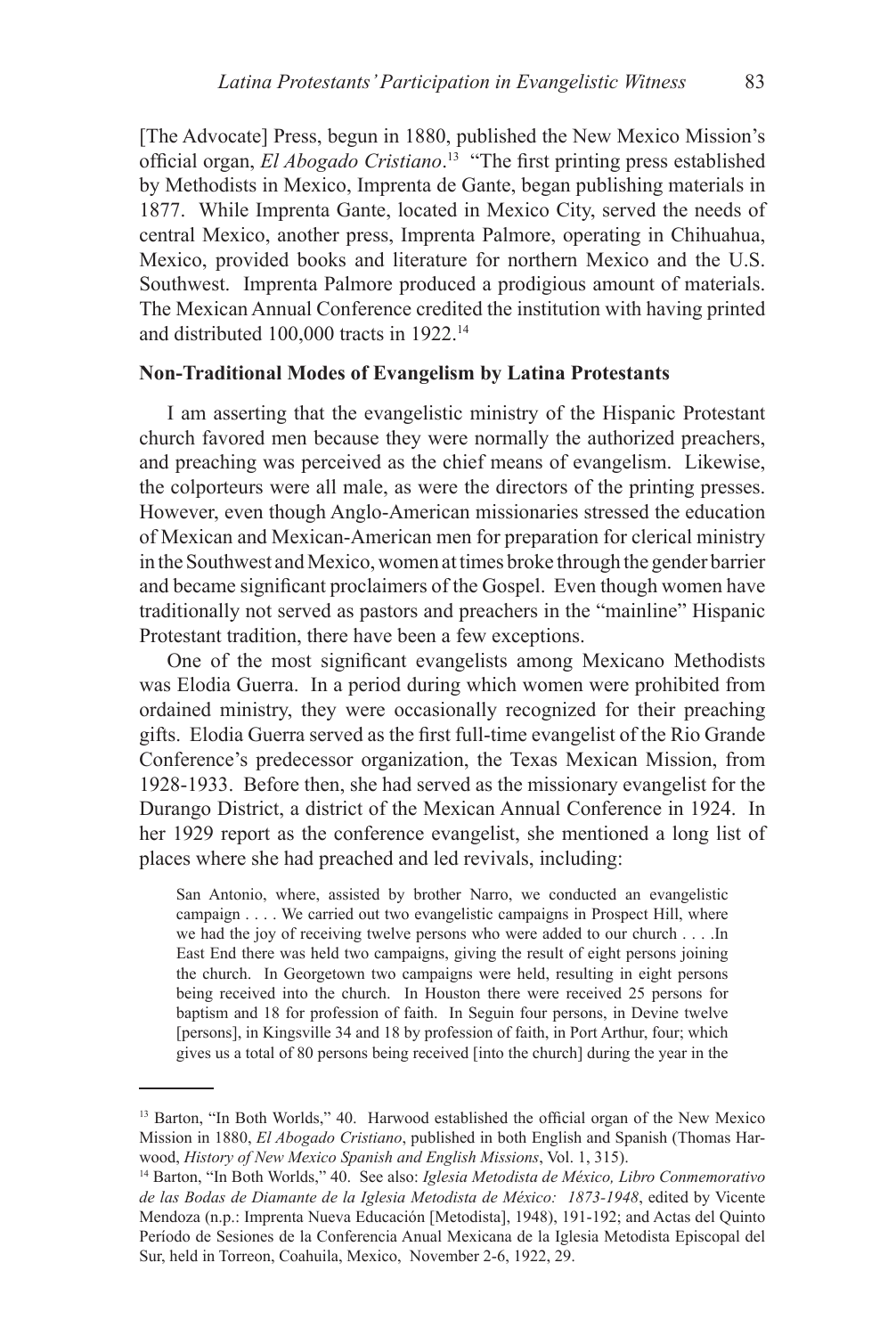different places. In addition, we have special services, there being a vast field for the Gospel, in Waelder, Taylor, and Galveston, where there remained a good number of persons as believers or candidates. I received invitation from other places, but it was not possible accept due to my being invited on the same dates in which I had a commitment to direct services in other places.<sup>15</sup>

Satisfied with her work, the Texas Mexican Mission's Commission on Evangelism recommended in 1930 that the bishop reappoint Miss Guerra as the conference evangelist.16 In her report for 1930, she conducted evangelistic campaigns with pastors in thirteen towns and cities and counted 212 professions of faith resulting from her ministry.17 Miss Guerra reported to the Texas Mexican Mission in October, 1931:

Up until the present, I inform you that during the year 1931, I visited the following locations: Eagle Pass, Crystal City, Carrizo, Laredo, Derby, Pearsall, Bastrop, San Diego, Mission, Rio Grande, Raymondville, Kingsville, East End, Prospect Hill and San Antonio. In some of these places [evangelistic] campaigns lasted two weeks. I give thanks to God for the glorious opportunities that were presented to me during the year; I have become more familiar with the churches and have had the privilege of being in communion with the pastors**.** The evangelistic work this year was not what the workers and I had hoped it would be; in spite of all the efforts there were less persons who accepted the Lord. The total number of persons [who accepted the Lord] in the various locations added up to 114.<sup>18</sup>

Miss Guerra visited nineteen pastoral charges in her work as conference evangelist during the 1931-1932 conference year.<sup>19</sup> Despite her effectiveness, Miss Guerra could not continue in her position due the poor condition of the conference's finances. The Great Depression affected the financial health of the conference; for lack of funding, Miss Guerra was discontinued as the conference evangelist after November, 1933.20

The employment of Elodia Guerra as the conference evangelist demonstrates the Mexicano community's recognition of the gifts of women. Miss Guerra conducted evangelism in the style of the Anglo-American missionaries and their Mexican and Mexican-American converts—preaching revival services aimed at bringing the Spanish-speaking to make a personal decision to accept Jesus Christ as their savior. Women, let alone Mexicanas, rarely practiced this form of evangelism in the Protestant tradition in the Southwest. Miss Guerra's reports demonstrated a passion for evangelistic campaigns and an ability to bring new persons into the Spanish-speaking Methodist churches.

<sup>&</sup>lt;sup>15</sup> Misión Mexicana de Texas, "Annual Conference Minutes of the Misión Mexicana De Texas" (San Antonio, TX, Oct. 3-6 1929), 15-16. [Translation by Paul Barton].

<sup>16</sup> Misión Mexicana de Texas, "Annual Conference Minutes of the Conferencia Mexicana De Texas" (Brownsville, TX, October 16-19, 1930), 27.

<sup>17</sup> Misión Mexicana de Texas, (October 16-19, 1930), 36.

<sup>18</sup> Misión Mexicana de Texas, "Annual Conference Minutes of the Conferencia Mexicana De Texas" (San Antonio, TX, October 8-11, 1931), 29. [Translation by Paul Barton].

<sup>19</sup> Misión Mexicana de Texas, "Annual Conference Minutes of the Conferencia Mexicana De Texas" (San Antonio, TX, November 10-13, 1932), 25-26.

<sup>20</sup> Misión Mexicana de Texas, "Annual Conference Minutes of the Conferencia Mexicana De Texas" (San Antonio, TX, November 2-5, 1933), 20.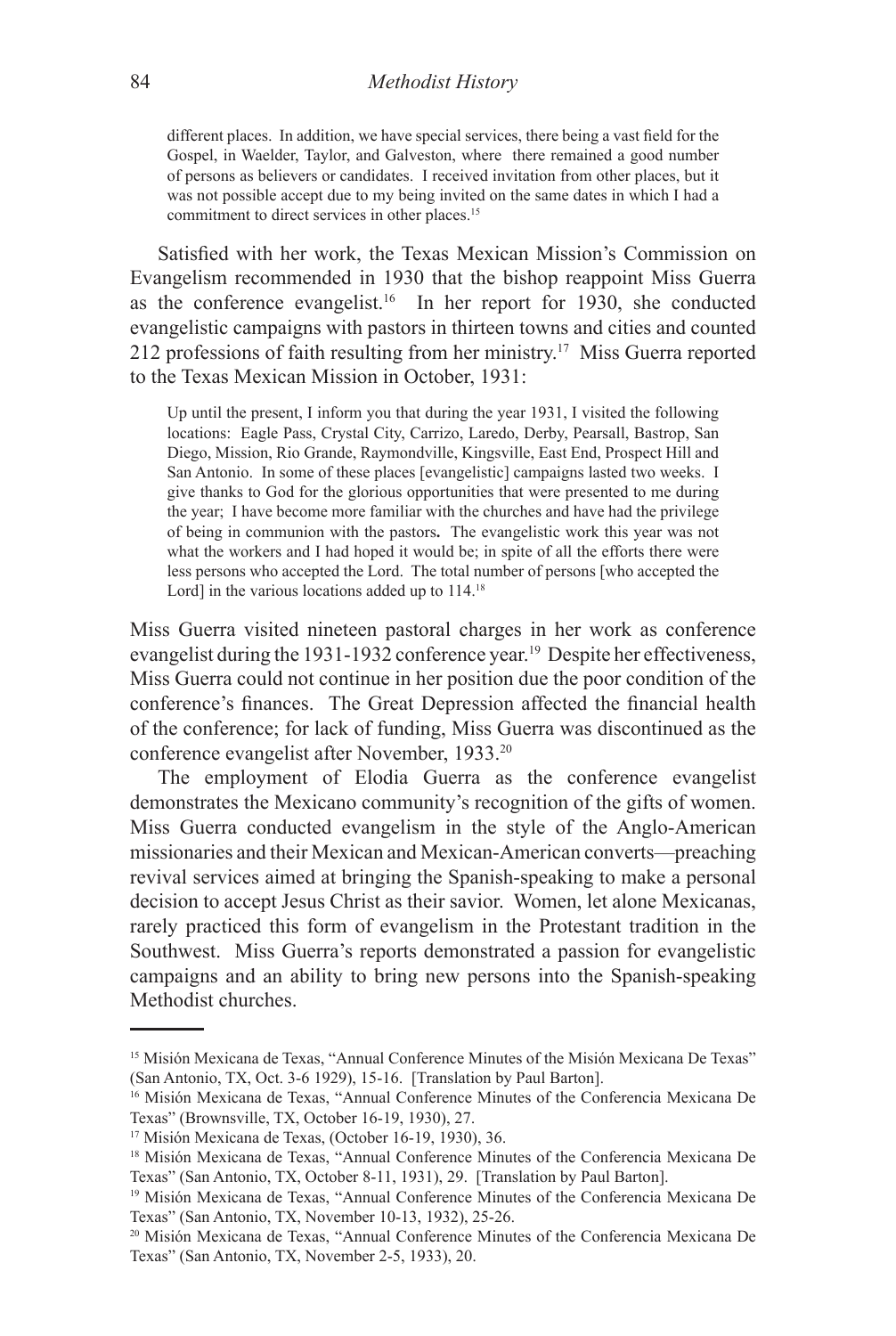Before serving as the official evangelist of the Texas Mexican Mission, Miss Guerra had served as the evangelist of the District of Durango in the Mexican Annual Conference in 1924. Miss Guerra was not the only woman evangelist of her period. The minutes of the 1924 Annual Conference of the Mexican Annual Conference show that other women functioned as missionaries in Mexico. Mrs. Carlota M. Vda. de Quesada gave her report on her mission work with the Tarahumara Indians. Another single woman, Herminia Bustamante, served as the missionary in the Chihuahua District and another single woman, Gertrudis Reyes also served as a missionary evangelist in Chihuahua.<sup>21</sup>

In terms of evangelistic preaching, the Rev. Lucía Escobar could be considered the successor to Elodia Guerra. She was gifted with a ministry of preaching, prayer, and divine healing.22 After The Methodist Church approved the ordination of women in 1956, the Rio Grande Conference appointed her as the first woman minister in the conference. Rev. Escobar was appointed to San Lucas Methodist Church in San Juan, Texas, in 1957.23 She served other churches in South Texas and became a well-known evangelistic preacher throughout the Rio Grande Valley in South Texas. She was invited to preach at several churches throughout South Texas. She accompanied her preaching ministry with a strong prayer ministry. In one pastoral appointment she established an "upper room" for prayer at her parsonage. One day she had seventeen persons come requesting special prayer from her. Rev. Escobar also made visitation an important part of her ministry. In the church at Falfurrias, Texas, she visited many persons who worked on nearby farms and ranches and established worship groups in these areas.<sup>24</sup> During 1962-1964 she served as a volunteer in the evangelistic work of the Rio Grande Conference.25 She was known to preach energetic sermons that moved persons to make personal commitments of faith in Christ.

Occasionally, like Elodia Guerra and Rev. Escobar, some other women transcended gender roles by serving as *de facto* pastors and preachers. These women followed the example of Susanna Wesley and other early Methodist women. In 1711, Susanna Wesley provided spiritual leadership for her husband Samuel Wesley's parish while he was away. She read sermons found in her husband's library and spoke about pursuing a righteous life to over two hundred interested persons who gathered in the church's rectory<sup>26</sup>

<sup>21</sup> Actas Oficiales de la Conference Anual Mexicana (Chihuahua, Mexico, October 29-November 5, 1924), 21.

<sup>22 &</sup>quot;60 Aniversario: 60 Mujeres en Misión. Ellas Salieron Sin Saber a Done Iban. 1933-1993," Mujeres Metodistas Unidas. Donference Rio Grande. Iglesia Metodista Unida, 25.

<sup>23</sup> "Actas Oficiales De La Conferencia Anual Del Rio Grande" (Kerrville, TX, May 22-24, 1957), 20.

<sup>&</sup>lt;sup>24</sup> Paul Barton, telephone interview with Romeo Escobar (Saturday, June 11, 2011).

<sup>25 &</sup>quot;60 Aniversario: 60 Mujeres en Misión. Ellas Salieron Sin Saber a Done Iban. 1933-1993," Mujeres Metodistas Unidas. Donference Rio Grande. Iglesia Metodista Unida, 25.

<sup>26</sup>J. B. Wakeley, "Susanna Wesley and the Unauthorized Meetings." In the web site "John Wesley: Holiness of Heart and Life" maintained by the General Board of Global Ministries. Accessed on June 6, 2011. http://gbgm-umc.org/umw/wesley/susannawesley.stm.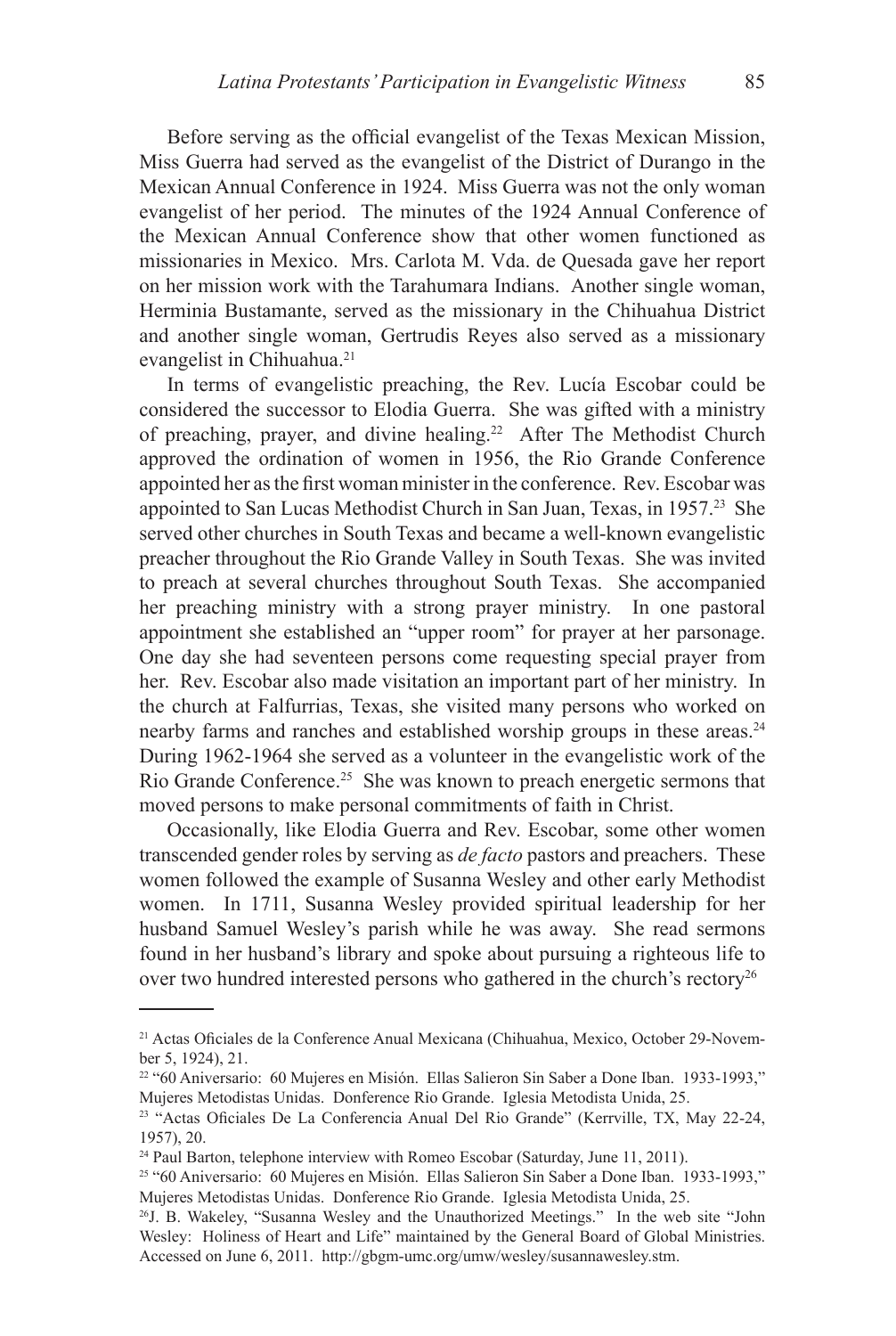Rosaura Grado, whose husband, the Rev. Pedro Grado, served La Trinidad Methodist Episcopal Church, South, in Pharr, Texas, in 1914, had to step in temporarily for her husband. During a period of great distrust between the Spanish-speaking and Anglo-Americans in the early part of the twentieth century, Rev. Grado had to flee from the Rio Grande Valley in South Texas across the border to Mexico when he learned that his name was in the "little black book" which contained the names of those who were shortly to be picked up by the Texas Rangers. He had attracted the Texas Rangers' vengeance by preaching openly against the injustices being committed against Mexicans and Mexican Americans. Clotilde Náñez states, "Grado narrowly escaped to Reynosa, Mexico, just across the Rio Grande [River]. La Trinidad [Methodist Church] was left without a pastor, but Rosaura Grado substituted for her husband magnificently. . . ." Mrs. Grado had assisted her husband by singing in the choir, but now, "she preached, visited the sick, and carried on the work of the church until the next meeting of the Annual Conference when [Pedro] Grado was appointed to Seguin."27

Carolina Farías was another woman who stepped in for her husband. Upon the death of her husband, the Rev. R. G. Farías, in 1920, Mrs. Farías was appointed to continue serving the church in Mission, Texas, in her husband's place. Clotilde Náñez states, "Her effective service as her husband's co-worker and her outstanding leadership qualities prompted the superintendent to ask Carolina, who had been left with seven children, to take charge."28 Since the Methodist Episcopal Church, South, did not allow for the pastoral appointment of women, Mrs. Farías was listed in the 1920 and 1921 conference appointments as *Propagandista,* "Propagandist." From 1922 to at least 1929, she was listed in the conference appointments as "Missionary" for the church in Mission, Texas.<sup>29</sup>

Mrs. Farías was not the only woman listed in the conference appointments in the 1920s. There were several other Mexicana Methodist women who also served as either a "Propagandist" (that term was discontinued after 1921 and was replaced by the term missionary beginning in 1922), a missionary for a local church, or a teacher at a day school. Elodia Guerra's name appears in the conference appointments from 1928 to 1933 as the conference missionary. The inclusion of these women in conference appointments, even though they were not official ordained ministers, demonstrates the esteem in which they were held by the male clergy and bishops.

#### *Hispanic Protestant Women's Methods of Evangelism*

Even more importantly than the preached and written word, Mexican

<sup>27</sup> Clotilde Falcón Náñez, "Hispanic Clergy Wives: Their Contribution to United Methodism in the Southwest, Later Nineteenth Century to the Present," in *Women in New Worlds: Historical Perspectives on the Wesleyan Tradition*, ed. Hilah E. Thomas and Rosemary Skinner Keller (Nashville: Abingdon, 1981), 167.

<sup>28</sup> Náñez, "Hispanic Clergy Wives," 170.

<sup>29</sup> Minutes of the Texas Mexican Mission from 1920 to 1929.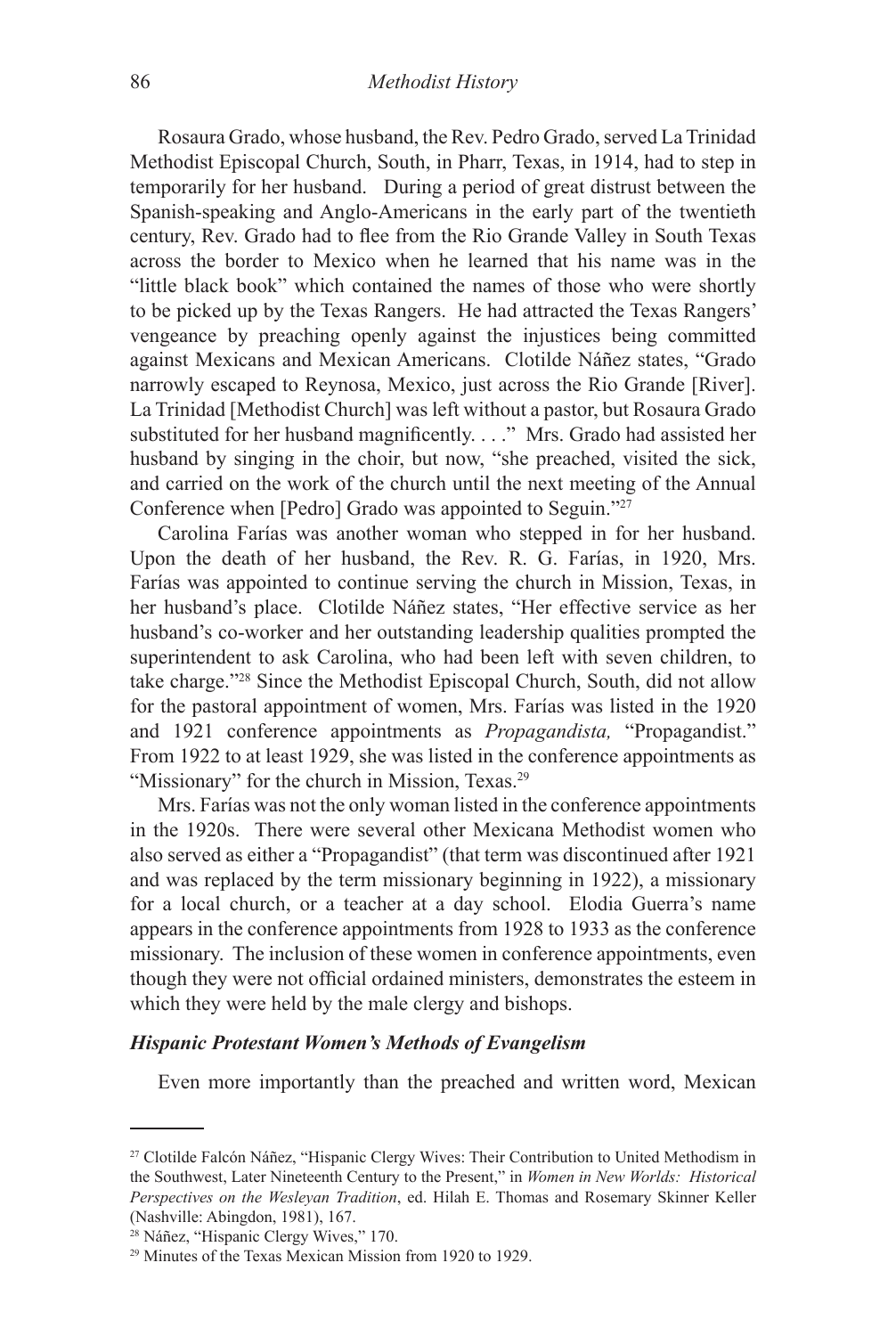and Mexican Methodist women engaged in evangelism at the grassroots level of the church. They practiced their own forms of evangelism through their educational ministries, ministries to children, youth, and other women, service to their community, and the hospitality they offered others. Clearly, evangelism in the Hispanic community was not done only by male clergy or by Anglo-American missionaries; it involved Spanish-speaking women who asserted their faith in witness and service to their communities.

### *Home Bible Studies*

In addition to these few women preachers, women were involved in evangelism using modes that fit their traditional gender roles. They took advantage of their leadership in the home to transmit their Protestant faith to their family members, neighbors, and community through a variety of activities. For example, one of the most common modes of evangelism was to sponsor a prayer meeting or a Bible study in one's home. In San Antonio, Mrs. Mary Rodriguez and her sister, Hortencia, invited two Catholic neighbors to study the Bible with them so they would understand more about Christ. According to Mrs. Rodriguez, the goal of the Bible Study was not so much to convert their neighbors to their Protestant faith as much as it was to help them better understand their own faith.<sup>30</sup> Visitation and invitation of neighboring women like this were common methods of evangelism among Hispanic Methodist women.

### *The Home as a Center of Mission*

Evangelism through service and hospitality was exemplified in the ministry of María de Jesús Carreon Moreno. She opened her home in Dallas to her neighborhood for worship and education.<sup>31</sup>

Working with the Dallas Board of City Missions, Mrs. Moreno founded the Floyd Street Mission on the corner of Floyd and Liberty Streets in East Dallas in 1930. The purpose of this mission was to meet the needs of children and young Mexican-American families living in the area. Working out of her house, she began by focusing on the children in the neighborhood. She observed that many neighborhood children were entering school with insufficient skills in English, so she started a kindergarten in her home that emphasized the learning of English. As this ministry progressed, the older siblings of these young children became interested in Mrs. Moreno's ministry. She eventually supported a Campfire Girls club and a youth ministry. Her husband taught crafts, carpentry, and sports to the boys.<sup>32</sup> In addition to the kindergarten and clubs for children and youth, Mrs. Moreno organized

<sup>30</sup> Interview with Mary Rodríguez conducted by Paul Barton in 1996.

<sup>&</sup>lt;sup>31</sup> Interview with Mary Rodríguez..

<sup>32</sup> Paul Barton, telephone interview with Sam Moreno (Saturday, June 11, 2011).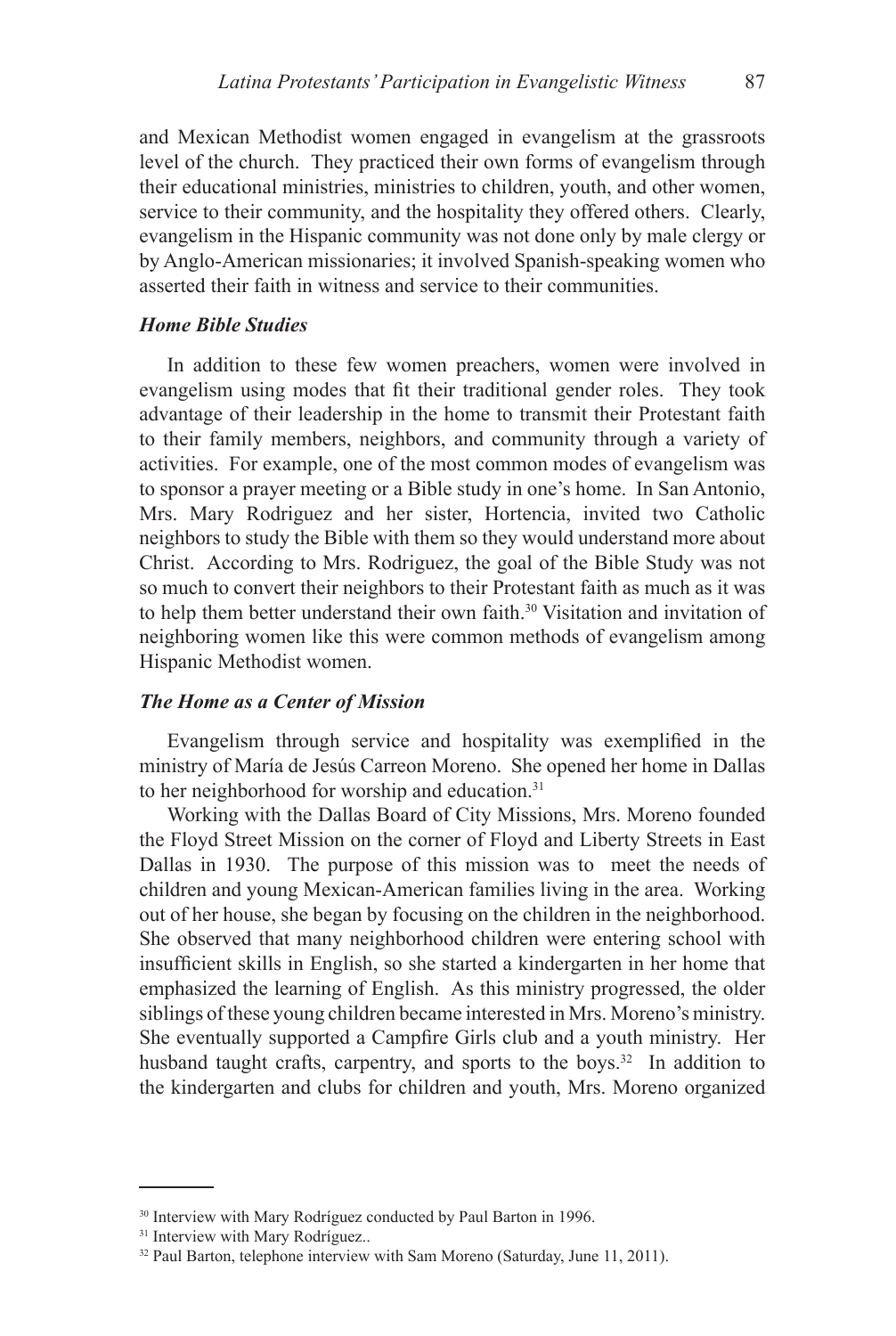clubs for mothers, a clinic, a Sunday school and worship services.<sup>33</sup> She also taught sewing, quilting and homemaking to the women. Bible Study and worship services, were held in her home. Mrs. Moreno would be visited for counseling by women experiencing problems with their marriages and their families. She also spent much time visiting families in the neighborhood.<sup>34</sup>

The evangelistic strategy of Mrs. Moreno was to reach first the children of the neighborhood and then their mothers. She knew if she could minister to women and children that they would influence the men of the family to convert to Protestantism.35 The mission grew over time and eventually became a congregation of the Rio Grande Annual Conference in 1949. When it joined the conference, it became known as Latin American Methodist Church and is now Agape Memorial United Methodist Church.<sup>36</sup> Mrs. Moreno was recognized for her service to her community posthumously when the Dallas Independent School District opened and dedicated the new María Moreno Elementary School in November, 1997.

María Moreno was respected as a charismatic speaker. She would lead Bible Studies and sometimes even preach at her mission. Because she received support from the Anglo-American women of the North Texas Annual Conference, she received speaking invitations from church women's groups to share about her ministry. One day she went to speak at a women's gathering in Bowie, Texas. When she arrived at the town, she saw a banner hung above the street at the entrance to the town informing Mexicans and Mexican Americans that they were not welcome to stay the night in the town. When Mrs. Moreno began her speech to the women, she stated that her address would be short because she had to leave town before sundown, in accordance with the sign. Mrs. Moreno's son states that the sign was taken down before she left town<sup>37</sup>

## **How Hispanic Protestant Women's Evangelism was Distinct from that of their Male Counterparts**

While the Anglo-American Protestant missionaries looked to the men to provide pastoral and evangelistic leadership in the congregations, Mexicana Protestants had their own ways of witnessing. While a few women adopted the male-oriented style of preaching, such as Elodia Guerra and Rev. Lucía Escobar, most women engaged in evangelism in ways different from the male clergy. For example, women were not as concerned with Protestant doctrinal orthodoxy as the male pastors.

Mexicano Protestant pastors conceived of their evangelistic ministry to

<sup>33</sup> Wesley-Rankin Community Center, A Brief History of Wesley Rankin Community Center [Website] (Wesley-Rankin Community Center, June 25, 2003 [cited June 26, 2003]); online, http://www.wesleyrankin.org/about/history.html.

<sup>&</sup>lt;sup>34</sup> Paul Barton telephone interview with Sam Moreno (Saturday, June 11, 2011).

<sup>&</sup>lt;sup>35</sup> Barton, telephone interview with Sam Moreno.

<sup>&</sup>lt;sup>36</sup> Larry Flores, "A Brief History of the Hispanic Ministry at Agape Memorial United Methodist Church," (Dallas, TX: n.d.).

<sup>37</sup> Barton, telephone interview with Sam Moreno.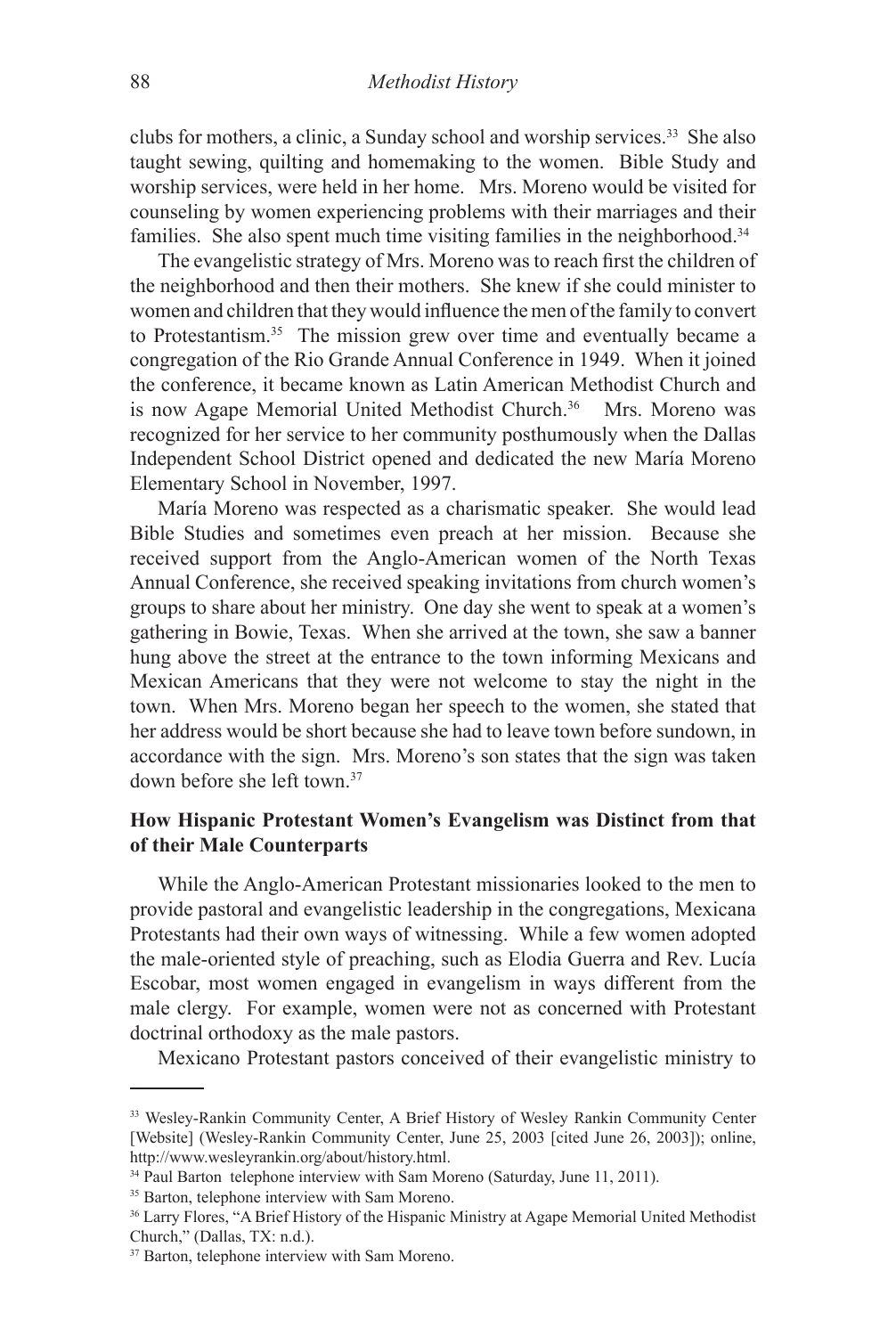include preaching, teaching, and writing against the particular doctrines of the Roman Catholic Church. They perceived their role as spiritual leaders to convince the Spanish-speaking of the "errors" of the Roman Catholic Church and to lead them into what they considered a more biblical, and hence orthodox, form of Christianity. For example, the Rev. Máximo Villareal had several books dedicated to Methodist and Protestant doctrine. Many of these books were published solely to provide Protestant refutations of Roman Catholic doctrine using Biblical citations as proof. Among such books was *Roma y la Palabra de Dios*, published in Madrid, Spain in 1870. In several chapters, the author repudiates several doctrines of the Roman Catholic Church regarding the eucharist, purgatory, the Bible, the church, the sacraments, marriage, confession, eucharist, and prayer. He places the official Roman Catholic doctrine at the beginning of each section and then cites several biblical passages that seem to contradict that particular Roman Catholic teaching.38

Two other books dedicated to refuting Roman Catholic teaching were T. H. Horne's *El Romanismo, Enemigo de la Santa Biblia* [*Romanism: Enemy of the Holy Bible*], translated from English by Rev. G. H. Rule, published in Spain in 1840, and *Las Enseñanzas de Roma y la Palabra de Dios* [*The Teachings of Rome and the Word of God*], translated from French and published by the Casa Bautista de Publicaciones in Leon, Guanajuato, Mexico in 1915.39 Apart from the books that expressly refute Roman Catholic theology, Spanish-speaking Methodist preachers also read books dedicated to doctrinal teaching. In the Máximo Villareal Collection, there are such books as P. M. Geronimo De Ripalda's *Catecismo y Exposición Breve de la Doctrina Cristiana*, [*Catechism and Brief Exposition on Christian Doctrine*  ] published in Paris and Mexico in 1892.40 They also read Spanish-translated books titled *Doctrinas y Disciplina* [*Doctrines and Discipline*], published by the Methodist Episcopal Church and *Doctrinas y Disciplina de la Iglesia Metodista Episcopal del Sur* [*Doctrines and Discipline of the Methodist Episcopal Church, South*]*.* 41

In one case a Methodist Mexicano preacher conflicted publicly with a Roman Catholic priest. At some point in time, either in the late nineteenth or the early twentieth century, the Rev. Pedro Grado held a public debate in Durango, Mexico, with a Roman Catholic priest, Father Irineo Durán. The two agreed that the loser of the debate would join the winner's church.

<sup>38</sup> *Roma y la Palabra de Dios* [Obra Traducida del Francés por C.W.] (Madrid: Imprenta de J. M. Perez, 1870). This book is located in the Maximo Villareal Collection.

<sup>39</sup>T. H. Horne, *El Romanismo, Enemigo de la Santa Biblia,* Translated from English by Rev. G. H. Rule. "En la Imprenta de la Biblioteca Militar de Gibraltar, a costa de la Sociedad de los Estados Unidos de America para Tratados Relijiosos," 1840; *Las Enseñanzas de Roma y la Palabra de Dios*, translated from French (Leon, GTO: Casa Bautista de Publicaciones, 1915).

<sup>40</sup> P. M. Geronimo De Ripalda, *Catecismo y Exposición Breve de la Doctrina Cristiana* (Paris/ Mexico: Libreria de Ch. Bouret, 1892).

<sup>41</sup> David G. Downey, ed. *Doctrinas y Disciplina* Translated from English by Albert B. Báez, Methodist Episcopal Church, Iglesia Metodista Episcopal, *Doctrinas y Disciplina de la Iglesia Metodista Episcopal del Sur*.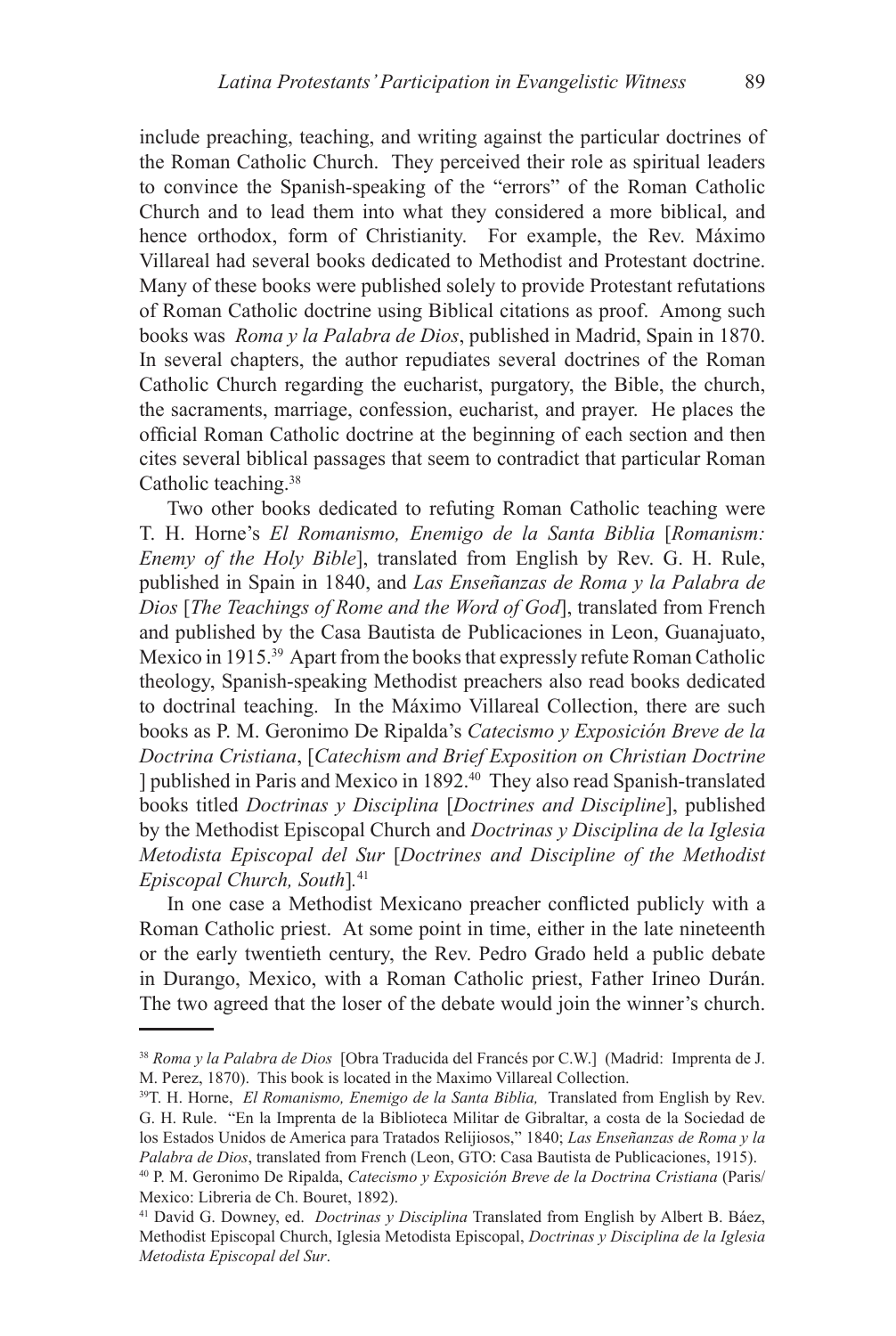According to Clotilde Náñez, after the priest lost the debate, he became a Methodist<sup>42</sup>

Hispanic Protestant women generally did not practice such a crusading spirit in their ministry. While they were rooted in their Protestant tradition, they did not engage in antagonistic behaviors, such as conducting public debates with priests and publishing tracts outlining the heresies of the Roman Catholic Church. Hence, the level of anti-Catholic rhetoric and behavior was much more subdued among Mexicana Protestants. Indeed, Mary Rodriguez, who was raised in a Protestant household, attended the ordination of a Catholic priest and allowed the cardinal who conducted the consecration to give her a blessing.43 A generation before her, no Mexicano/a Protestant would have considered stepping into the doorway of a Roman Catholic church.

The Mexican and Mexican-American practice of hospitality furthered Protestant evangelism. It was this cultural value of hospitality among Mexicans and Mexican-Americans that provided an opening for the Protestant message to enter into Mexicano homes. Mexican and Mexican-American women helped evangelize their own families by allowing missionaries and other Protetant evangelists to enter their homes. Referring to the first few generations of Mexicano Protestants, Minerva Garza writes: "Who were there to greet the missionaries as they began their ministry among the Mexican people? Women! They were taking care of the household duties while men were out working."<sup>44</sup> This was the case with Minerva Garza's mother, who received a Methodist missionary into her house while her father was out working.<sup>45</sup>

Mexicana hospitality provides us with a helpful way to conceive of evangelism. Joon-Sik Park provides a helpful understanding of evangelism by placing it in the context of hospitality. He notes that the "verbal proclamation of the gospel is an essential dimension of evangelism" and that "evangelism is definitely a word event."<sup>46</sup> However, he acknowledges that evangelism is not solely a verbal activity, "as demonstrated in Jesus' incarnation<sup>"47</sup>

Park asserts that evangelism requires that the person sharing he gospel enter into fellowship with the one receiving the gospel.

<sup>42</sup> C. F. Náñez, "Hispanic Clergy Wives: Their Contribution to United Methodism in the Southwest, Later Nineteenth Century to the Present," *Women in New Worlds: Historical Perspectives on the Wesleyan Tradition* H. E. Thomas and R. S. Keller, eds. (Nashville: Abingdon, 1981), 166.

<sup>43</sup> Interview with Mary Rodriguez conducted by Paul Barton in 1996.

<sup>44</sup> Minerva Garza, "The Influence of Methodism on Hispanic Women through Women's Societies," *Methodist History* 34.2 (1996): 79.

<sup>45</sup> Garza, "The Influence of Methodism on Hispanic Women," 79-80.

<sup>46</sup> Soon-Sik Park, "Evangelism and the Practice of Hospitality," *Considering the Great Commission: Evangelism and Mission in the Wesleyan Spirit* W. Stephen Gunter and Elaine Robinson, eds. (Nashville: Abingdon, 2005), 147.

<sup>47</sup> Park, 147.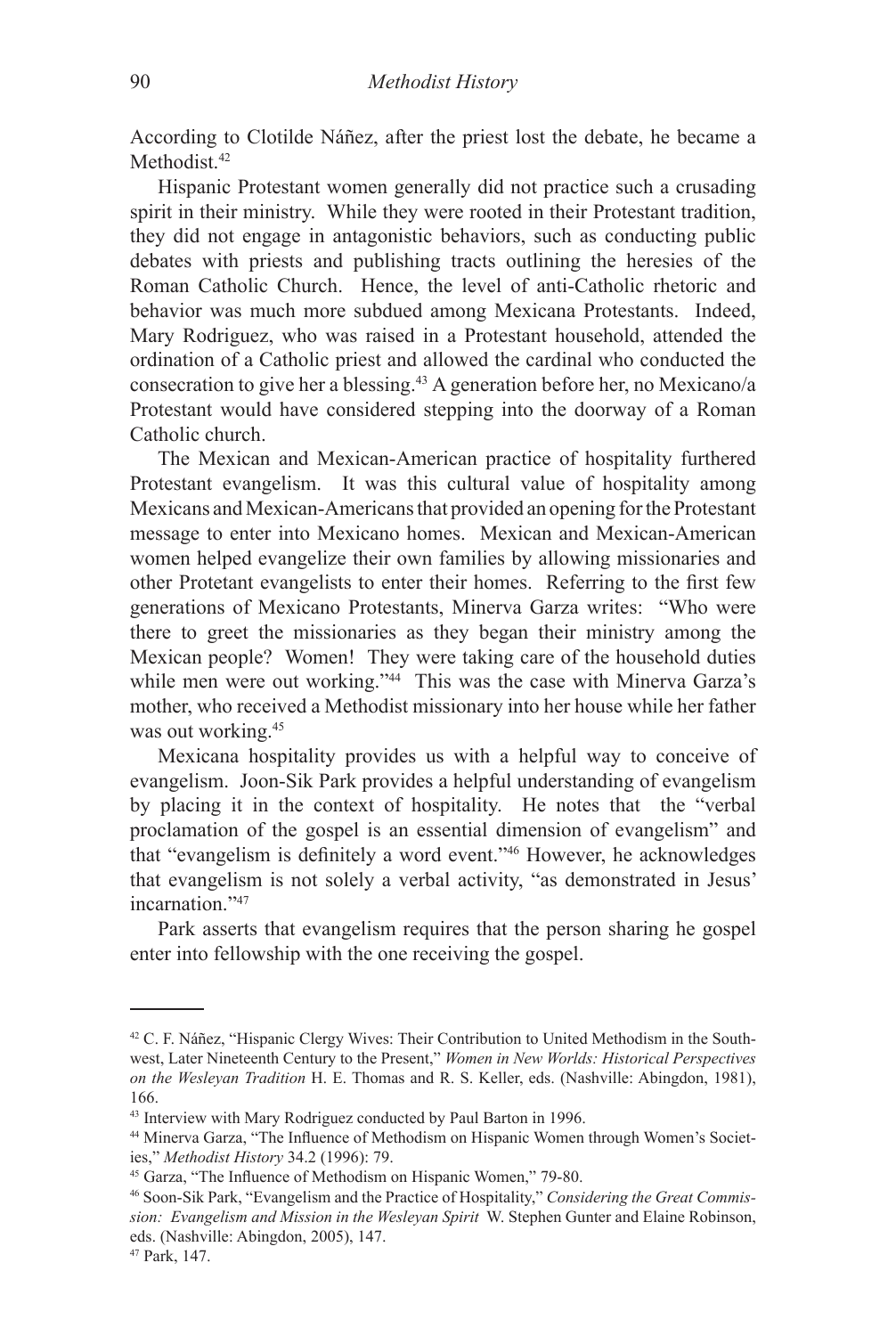Evangelism practiced in the context of hospitality is not simply the sharing of our knowledge of the gospel, but of our lives redeemed, transformed, and sustained by the grace of God. When the good news is shared, the lives of the witness and the one invited to Christian faith are also to be shared. In this way, hospitality is more than simply a context for evangelism; it is integral to the gospel.<sup>48</sup>

Park's envisioning of evangelism as hospitality fits most closely with the Mexican and Mexican-American practice of evangelism, especially for women. For Mexicanas, the practice of hospitality was integral to their culture. Hence, there occurred a confluence of the Mexicano value of hospitality with the practice of evangelism. By being hospitable, especially by welcoming Protestant ministers and women into their homes, women were often the first to hear the Protestant message. They often became evangelists to their own families, eventually bringing with them their husbands, children, and other family members into the Protestant church.49 The spiritual leadership of Latina Protestants occurred also because this role had traditionally been delegated to them by their Mexicano culture. Clotilde Náñez states:

Especially among Mexicans, the Hispanic tradition of machismo delegates the observance of religion to women. Anticlericalism has long pervaded male culture, and frequent church-going was considered effeminate. It is not strange therefore that Protestants made converts first among women.<sup>50</sup>

It is likely that more women than men attended the early Spanishspeaking Protestant churches in the late 1800s and the early 1900s. This assumption is based on the fact that in the Spanish-speaking Roman Catholic tradition, women were the primary participants in the Roman Catholic worship. Mexicana Protestant and Catholic women shared the same roles as spiritual leaders in their families. Just as in the Mexicano Roman Catholic tradition, where women typically provided spiritual leadership in the family by practicing and transmitting the faith to the next generation, Mexican and Mexican-American Methodist women were often the spiritual leaders in their families. The United Methodist minister Rev. David Maldonado refers to this in his autobiography: "Above all, Mother has been the spiritual leader of the family. Her faith and spirituality, especially her way of life, have been sources of strength and guidance for all of us. In a real way, she has become the Mamagrande [his grandmother] of today. Her prayers are powerful and moving. When she prays, tears flow from her eyes as well as from the eyes of all gathered around the table or in the room."51

Bishop Minerva Carcaño's memories of her grandmother are consistent with those of David Maldonado's memories of his mother. Her grandmother Sofia and her grandfather Rafael had received a stranger into their sharecropper farm in south Texas, where he shared the good news of Christ with them.

<sup>48</sup> Park, 148.

<sup>49</sup> Park, 80.

<sup>50</sup> Náñez, "Hispanic Clergy Wives," 169.

<sup>51</sup> David Maldonado, Jr., *Crossing Guadalupe Street: Growing up Hispanic and Protestant* (Albuquerque, NM: U New Mexico P, 2001), 85.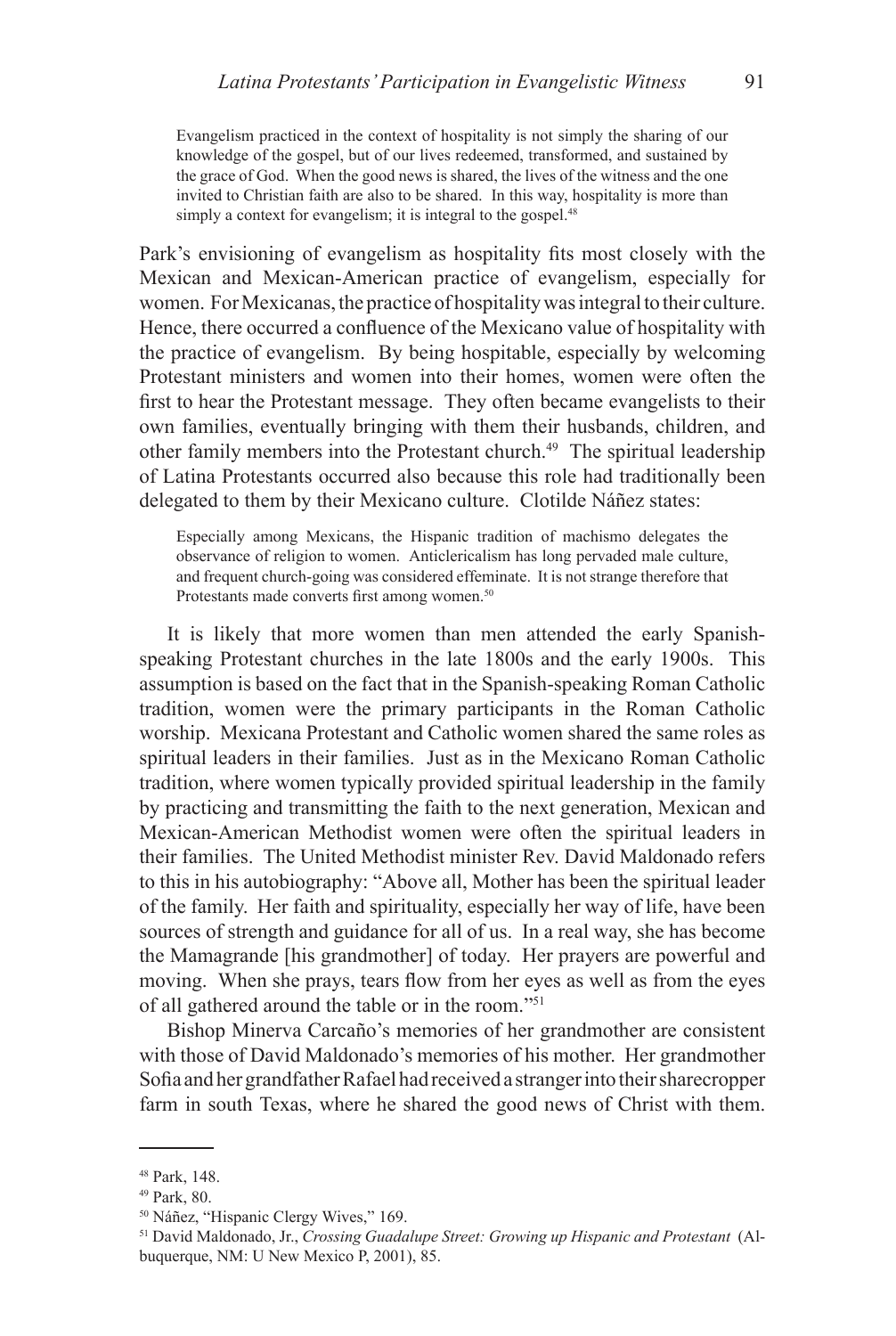Over time, they held worship services for the family under a mesquite tree. Having given her life to Christ, Bishop Carcaño's grandmother made sure the family lived a devout life. She states:

Our week was framed by Sunday worship, each day began and ended with prayer, meals were consumed only after giving thanks to God, Scripture was read with great discipline, and life was lived in the confidence that we were not alone for Christ Jesus abided with us in the fullness of his grace and his power.<sup>52</sup>

### *Women's Societies*

Another example of spiritual leadership employed by Latina Protestants was the women's societies. Women's organizations provided much support for the Mexican and Mexican-American Protestant church. Originally formed to support the mission work of the church, they also engaged in evangelism through their hospitality and network of relationships. Mary Rodriguez recounted how a group from the women's society of La Trinidad Methodist Church in San Antonio went visiting in her neighborhood and invited the mother of a family to attend the church. She notes that the family became members through this visitation by the women.<sup>53</sup> While the women's organizations tended to focus upon support for their denomination's missions, they also exerted much energy in visiting families in the neighborhoods. Often, they hosted and led Bible studies and prayer groups in their homes and invited neighbors to attend.

### *Girls' Schools*

Methodist mission agencies sought to improve the condition of Mexican and Mexican-American families by establishing schools for girls. In 1921, The Home Department of the General Board of Missions of the Methodist Episcopal Church, South, established Valley Institute in Pharr, Texas, in South Texas. The school opened with twenty-four pupils, twelve of whom were boarders. By the end of the first year the school had eighty students, fifteen of whom were boarders. The superintendent of the school, Miss Swanson, stated the philosophy behind the creation of this girls' school:

If we can raise [Mexicans' and Mexican-Americans'] standards and ideals above that of the homes from which they come, and send them out to raise the standards and ideals of others with whom they come in contact, we have indeed accomplished a great and much needed work among the Mexican classes.<sup>54</sup>

With support from the Women's Home Missionary Society of the Methodist Episcopal Church, the Rev. Thomas Harwood and his wife Emily Jane Harwood also opened a "Girls' Industrial school" in Albuquerque in New

<sup>52</sup> Minerva Carcaño, *I Believe in Jesus* (New York: Women's Division, The General Board of Global Ministries, 2008), 1-2.

<sup>53</sup> Rodriguez, interview, 9.

<sup>54</sup> Katherine Travis Ashburn, "History of the Methodist Educational Work among the Mexicans in Texas," M.A. thesis, Texas Christian University (Fort Worth, TX) 1934, 61, quoting from article about Valley Institute, Pharr, Texas, *Brownsville Herald*, (March 3, 1930), 2.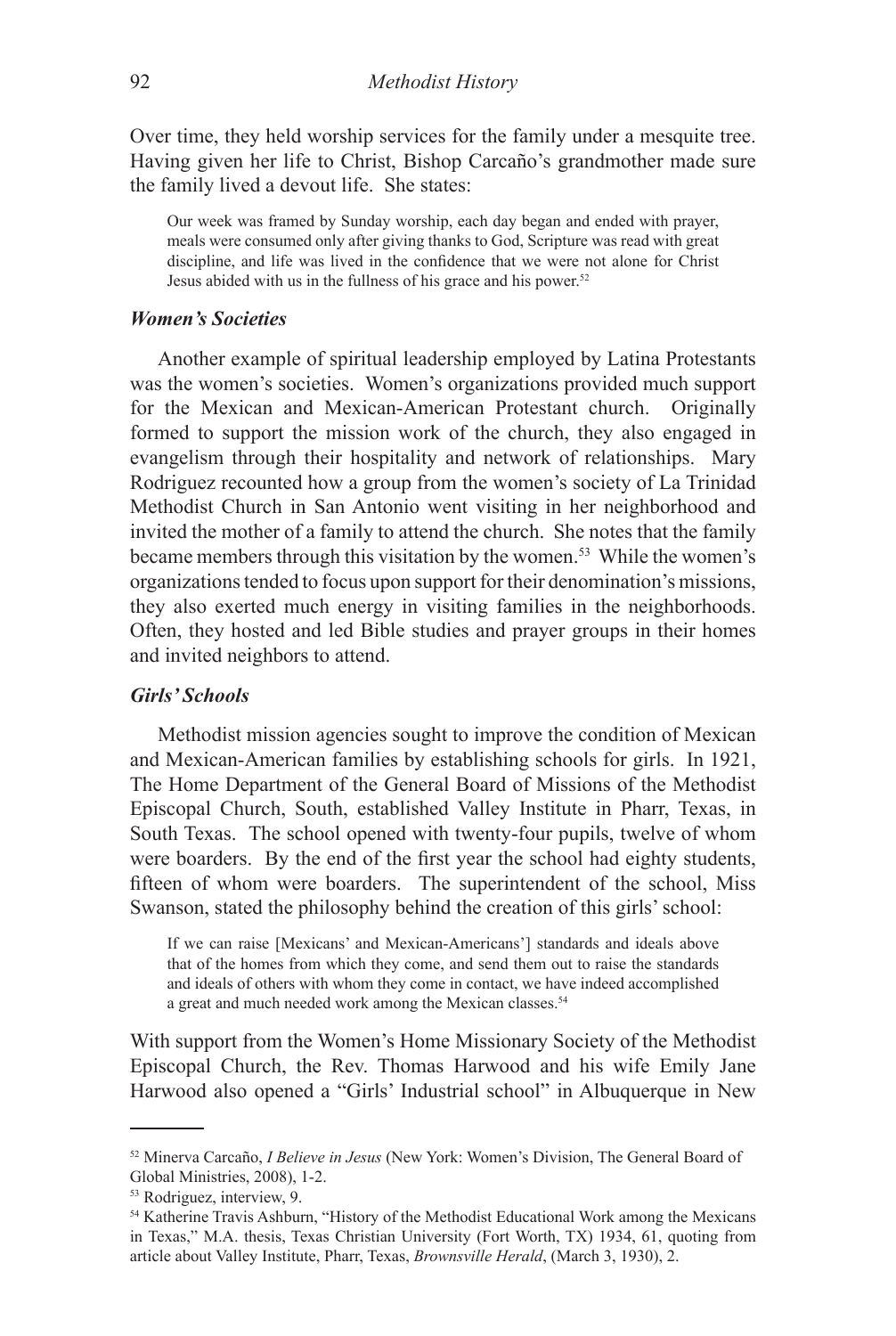Mexico in 1892.<sup>55</sup> Miss Frances Montague of the Methodist Episcopal Church, South, and the General Mission Board, established another girls school, Effie Eddington School, for Mexican girls, located in the basement of El Mesías Methodist church in El Paso, Texas.<sup>56</sup> The school opened in the early years of the twentieth century and closed in 1932.<sup>57</sup> Frances Montague praised the success of the school:

Five of our grads have given one to three years as teachers in some of our mission schools, two are pastors' wives in the Mexican Conference, and one is president of the Conference Missionary Society of the Western Mexican Conference. Three other girls who did not finish our course have married pastors . . . .<sup>58</sup>

The overall aim of these three Methodist girls' schools was the creation of a class of young women educated not only in classical learning, but also in middle-class Anglo-American Protestant values and piety. It was expected that these women would serve as pastors' wives, teachers, leaders in their Protestant churches, and leaders in their communities and spread the Anglo-American Protestant way of life in their communities, as well as in their homes. James McMillin states, "Many missionaries believed that when a Mexican woman was converted, rather than Christianizing an individual, the entire family was Christianized."59

### *Sunday Schools*

The Sunday School movement in mainstream Protestant denominations provided Mexican and Mexican-American Protestants with an effective model for gaining new members and establishing new congregations.<sup>60</sup> During the first few generations of Spanish-speaking Protestants, the Sunday School was the most vital area of congregational life. Ben Costales states that his father, Dionisio Costales, formed many Sunday schools during his ministry in New Mexico in the early part of the twentieth century as a means of beginning new congregations.<sup>61</sup> Given that Spanish-speaking men was

<sup>55</sup>Harriet Kellogg, *Life of Mrs. Emily J. Harwood* (Albuquerque, NM: El Abogado Press), 101. See also Alfredo Náñez, *A History of the Rio Grande Conference of the United Methodist Church*, 22.

<sup>56</sup> Mary Watson, "Early History of Lydia Patterson Institute," *Nueva Senda* 39.3 (1964): 10. See also Ashburn, 52. The school was established for boys and girls in 1901, but in 1906 the boys were excluded and the school was available only for girls and young ladies (53).

<sup>57</sup> Ashburn, 28.

<sup>58</sup> Ashburn, 55-56, quoting "Montague to Ashburn" (August, 1933).

<sup>59</sup> James McMillin, "Anglo Methodist Missionaries and Mexicans in the Southwest and Mexico," M.A. Thesis, Southern Methodist University, 36.

<sup>60</sup> For a study on the connection between the nineteenth-century Sunday School and its relationship to North American society and evangelical Protestantism, see Anne M. Boylan, *Sunday School: The Formation of an American Institution, 1790-1880* (New Haven, CT: Yale UP, 1988). She observes that the North American Sunday School evolved from a school aimed at helping the poor to a vehicle for "self-help and collective social advancement" for the working-class (166).

<sup>61</sup> Ben Costales, interview with Ben Costales, conducted by Paul Barton in Albuquerque, New Mexico, (June 16, 1997).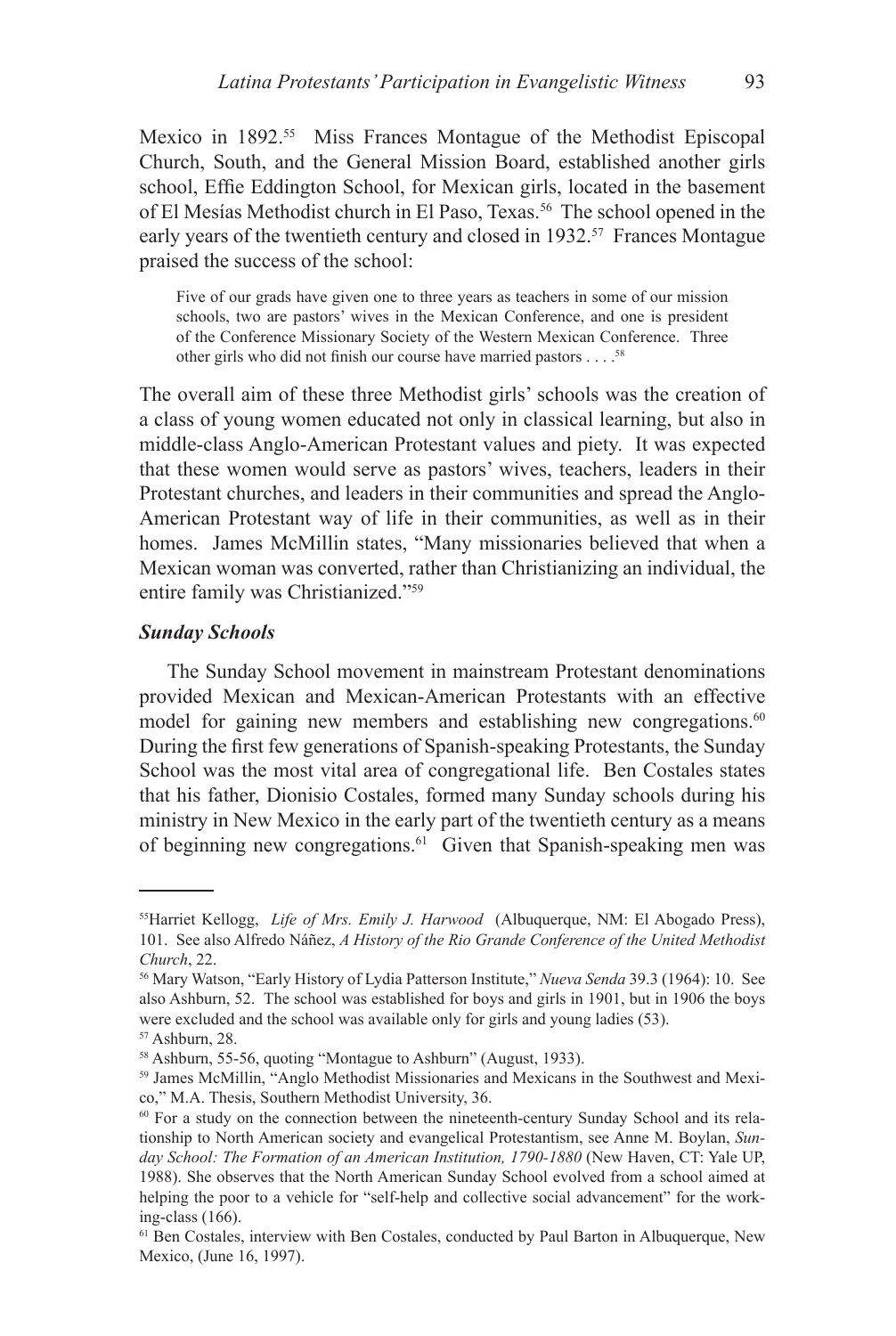the most difficult group to evangelize, the focus of the new Sunday schools was frequently on children, youth, and young adults. While pastors gave much attention to the Sunday school ministry, it was often pastors' wives and the church's women who staffed and led Sunday schools.

The high Sunday school membership figures among the Spanish-speaking Methodist churches in northern Mexico, Texas, and New Mexico indicate the vitality of this ministry. From 1885 until 1950, Sunday school membership among Spanish-speaking Methodists in northern Mexico, New Mexico, and Texas ranged from 80 to 125 percent of the total conference membership. In some years, Sunday school membership equaled or surpassed conference membership.62

The Sunday school movement among Mexican and Mexican-American Protestants in Texas climaxed with the establishment of Sunday school conventions among Spanish-speaking Methodists, Baptists, and Presbyterians in Texas from the 1920s to the 1940s. During these years, Spanish-speaking Methodists held Sunday school conventions throughout Texas. Participants at these conventions reinforced their social relations and learned methods for developing effective Sunday school programs.

Sunday school was not simply a time for learning the content of the Christian tradition. It also offered opportunities for sharing testimonies. The Rev. José Galindo, the son of Methodist parents and the leader of a barrio gang during his youth, had a conversion experience in his teen years while listening to his Sunday school teacher's stirring testimony.63 Sunday school teachers did not simply teach the content of the Bible; they also shared with the young people the wisdom they had received both from their Christian

<sup>62 &</sup>quot;Mexican Border Mission Conference, 1885," in *Minutes of the Annual Conferences of the Methodist Episcopal Church, South, for the Year 1885* (Nashville: Southern Methodist Publishing House, 1886), 57; "Mexican Border Mission Conference, 1890," in *Minutes of the Annual Conferences of the Methodist Episcopal Church, South, for the Year 1890* (Nashville: Publishing House of the Methodist Episcopal Church, South, 1891), 51; "Mexican Border Mission Conference, 1901," in *Minutes of the Annual Conferences of the Methodist Episcopal Church, South, for the Year 1900* (Nashville: Publishing House of the Methodist Episcopal Church, South, [1901]), 225; "Mexican Border Mission Conference, 1910," in *Minutes of the Annual Conferences of the Methodist Episcopal Church, South, for the Year 1910* (Nashville: Publishing House of the Methodist Episcopal Church, South, 1911), 6; "Texas Mexican Mission, 1920," in *Minutes of the Annual Conferences of the Methodist Episcopal Church, South, for the Year 1920* (Nashville: Publishing House of the Methodist Episcopal Church, South, 1921), 283; Curtis B. Haley, ed., "Texas Mexican Conference, 1930," in *General Minutes and Yearbook for 1930-31, being the Minutes of the Annual Conferences of The Methodist Episcopal Church, South, for the Year 1930, and the Southern Methodist Yearbook for 1931* (Nashville: Publishing House, Methodist Episcopal Church, South, 1931), 255; "Southwest Mexican Conference, 1940," in *General Minutes and Yearbook for 1940-41, being the Condensed Minutes of the Annual Conferences in the Southeastern and South Central Jurisdictions of the Methodist Church for the Year 1940, and The Methodist Yearbook for 1941*, edited and tabulated by Curtis B. Haley (New York: The Methodist Publishing House, 1941), 223; "Rio Grande Conference," in *General Minutes of the Annual Conferences of The Methodist Church in the United States, Territories, and Cuba, 1950* (Nashville: The Methodist Publishing House, 1950), 421.

<sup>63</sup> José Galindo, "Interview with José Galindo," conducted by Paul Barton in Faysville, TX, (January 12, 1996), 4-5.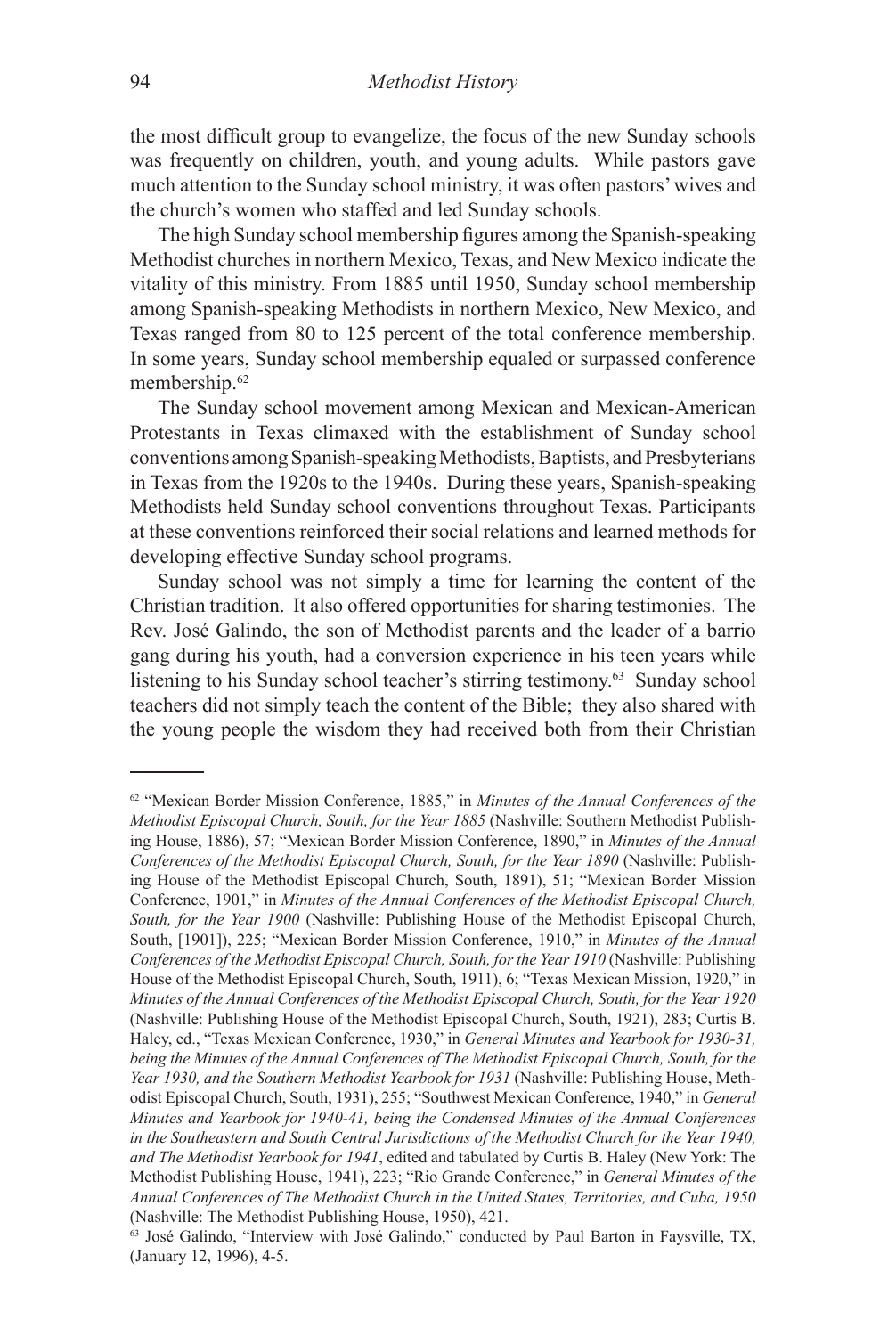tradition and their Mexicano culture. Often, this form of Christian nurture occurred through women Sunday school teachers.

### *The Contribution of Wives of Hispanic Pastors*

Pastors' wives contributed significantly to the congregations' ministry, but they were restricted to traditional gender roles. Indeed, since the ordained ministry was unavailable to them until the second half of the twentieth century, women exercised their ministerial vocations as unofficial co-pastors alongside their husbands. Years ago, the widow of a minister in the Rio Grande Conference made a public plea that the conference provide her a pension because she had worked her entire adult life alongside her husband. She argued that she deserved the same pension as her husband because she had given her working life to co-ministry with her husband.

Clotilde Náñez chronicles the contributions that pastors' wives made in their husbands' ministry. Among the women she mentions Isabel Hill de Verduzco. Her husband, the Rev. Pablo G. Verduzco, was appointed to the Methodist church in Port Arthur, Texas in 1934. When he died three years later, Mrs. Verduzco continued serving the Spanish-speaking community in many ways. She served as a translator for the courts and was sought after for translation of documents by the town's professionals. She taught citizenship classes for the Bureau of Immigration and Naturalization "and served as witness for people seeking citizenship papers."<sup>64</sup> While Clotilde Náñez' account of Mrs. Verduzco highlights her ministry of service, she gained such notoriety that "she became known affectionately as *la madrina de los Mexicanos* ('the godmother of the Mexicans')."65 While we cannot say with certainty that she engaged in evangelism in typical ways, the fact that she was sought after by many for help and that she had such a strong vocation for service can lead one to perceive her ministry of service as an evangelistic witness.

### **Conclusion**

As mentioned earlier, in the early period of Spanish-speaking Protestant churches, Mexican and Mexican-American Protestant women played significant roles in the church. Within their traditional gender roles, women had more opportunities for service and leadership. It was women who led Sunday school, organized kindergartens and Vacation Bible Schools, who worked with the children and mothers, and who provided social services to their communities. Their work with children, mothers, and the needy in their communities fit with their traditional gender roles. They used these avenues for service to witness to the Gospel. Thus, when thinking about evangelism in the Hispanic Methodist tradition, we cannot limit our gaze

<sup>64</sup> Náñez, "Hispanic Clergy Wives: Their Contribution to United Methodism in the Southwest, Later Nineteenth Century to the Present," 168. See also "Actas Oficiales De La Conferencia Anual Rio Grande De La Iglesia Metodista Unida" (Georgetown, TX, [June 8-11, 1973]), 161. 65 Náñez, 169.